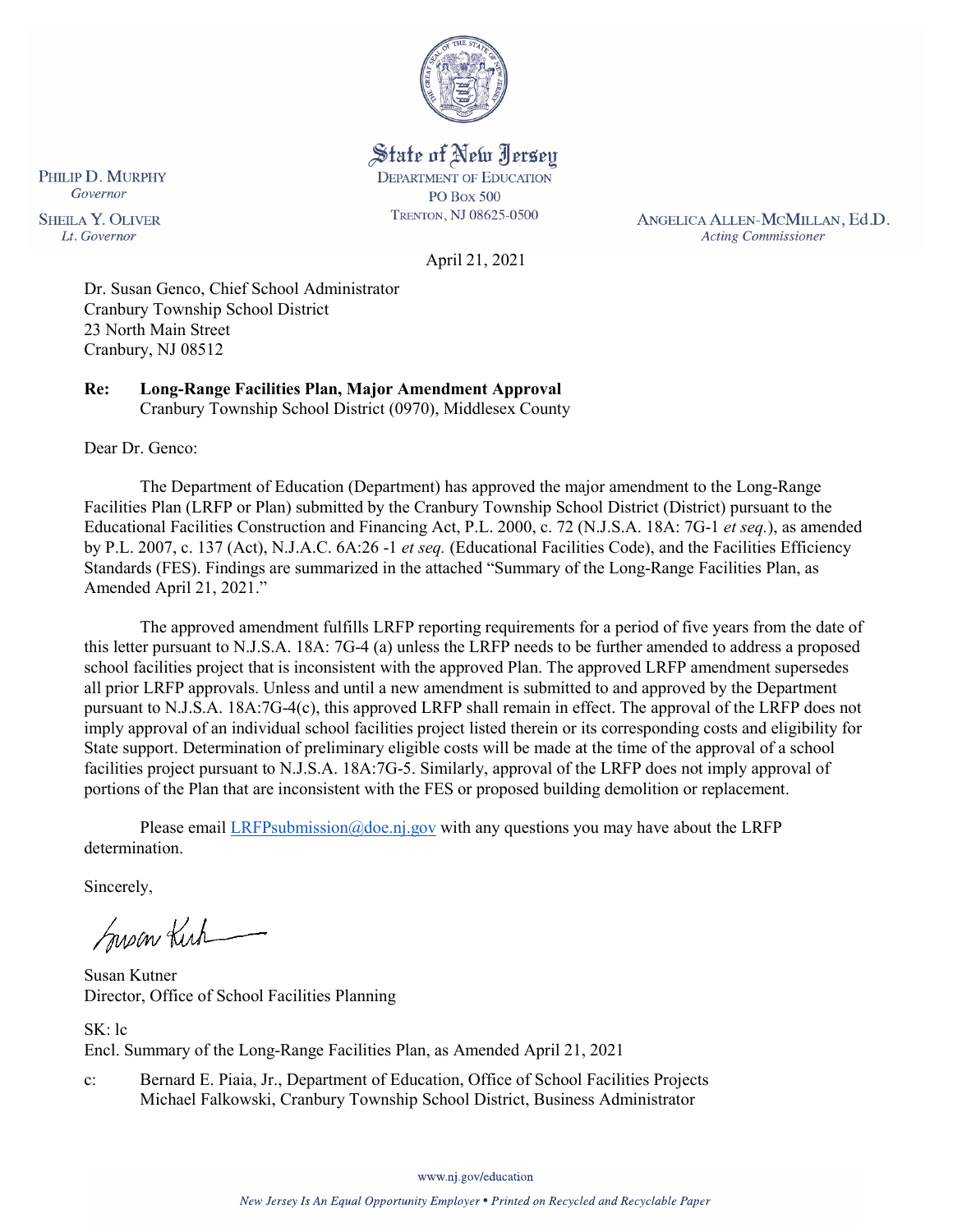# **Cranbury Township School District (0970) Summary of the Long-Range Facilities Plan, as Amended April 21, 2021**

The Department of Education (Department) has completed its review of the major amendment to the Long-Range Facilities Plan (LRFP or Plan) submitted by the SCranbury Township School District (District) pursuant to the Educational Facilities Construction and Financing Act, P.L. 2000, c. 72 (N.J.S.A. 18A: 7G-1 *et seq.*), as amended by P.L. 2007, c. 137 (Act), N.J.A.C. 6A:26-1 et seq. (Educational Facilities Code), and the Facilities Efficiency Standards (FES).

The following provides a summary of the District's approved amended LRFP. The summary is based on the standards set forth in the Act, the Educational Facilities Code, the FES, District-reported information in the Department's LRFP reporting system, and supporting documentation. The referenced reports in *italic* text are standard reports available on the Department's LRFP website.

## **1. Inventory Overview**

The District is classified as a Regular Operating District (ROD) for funding purposes. It provides services for students in grades PK-8.

The District identified existing and proposed schools, sites, buildings, rooms, and site amenities in its LRFP. Table 1 lists the number of existing and proposed district schools, sites, and buildings. Detailed information can be found in the *School Asset Inventory Report* and the *Site Asset Inventory Report.*

**As directed by the Department, school facilities projects that have received initial approval by the Department and have been approved by the voters, if applicable, are represented as "existing" in the LRFP.** Approved projects that include new construction and/or the reconfiguration/reassignment of existing program space are as follows: n/a.

| Category                                     | <b>Existing</b> | <b>Proposed</b> |
|----------------------------------------------|-----------------|-----------------|
| Number of Schools (assigned DOE school code) |                 |                 |
| Number of School Buildings <sup>1</sup>      |                 |                 |
| Number of Non-School Buildings <sup>2</sup>  |                 |                 |
| Number of Vacant Buildings                   |                 |                 |
| Number of Sites                              |                 |                 |

#### **Table 1: Number of Schools, School Buildings, and Sites**

Based on the existing facilities inventory submitted by the District:

- Schools using leased buildings (short or long-term):  $n/a$
- Schools using temporary classroom units (TCUs), excluding TCUs supporting construction: n/a
- Vacant/unassigned school buildings:  $n/a$

 $\overline{a}$ 

<span id="page-1-0"></span>*<sup>1</sup>* Includes district-owned buildings and long-term leases serving students in district-operated programs

<span id="page-1-1"></span><sup>&</sup>lt;sup>2</sup> Includes occupied district-owned buildings not associated with a school, such as administrative buildings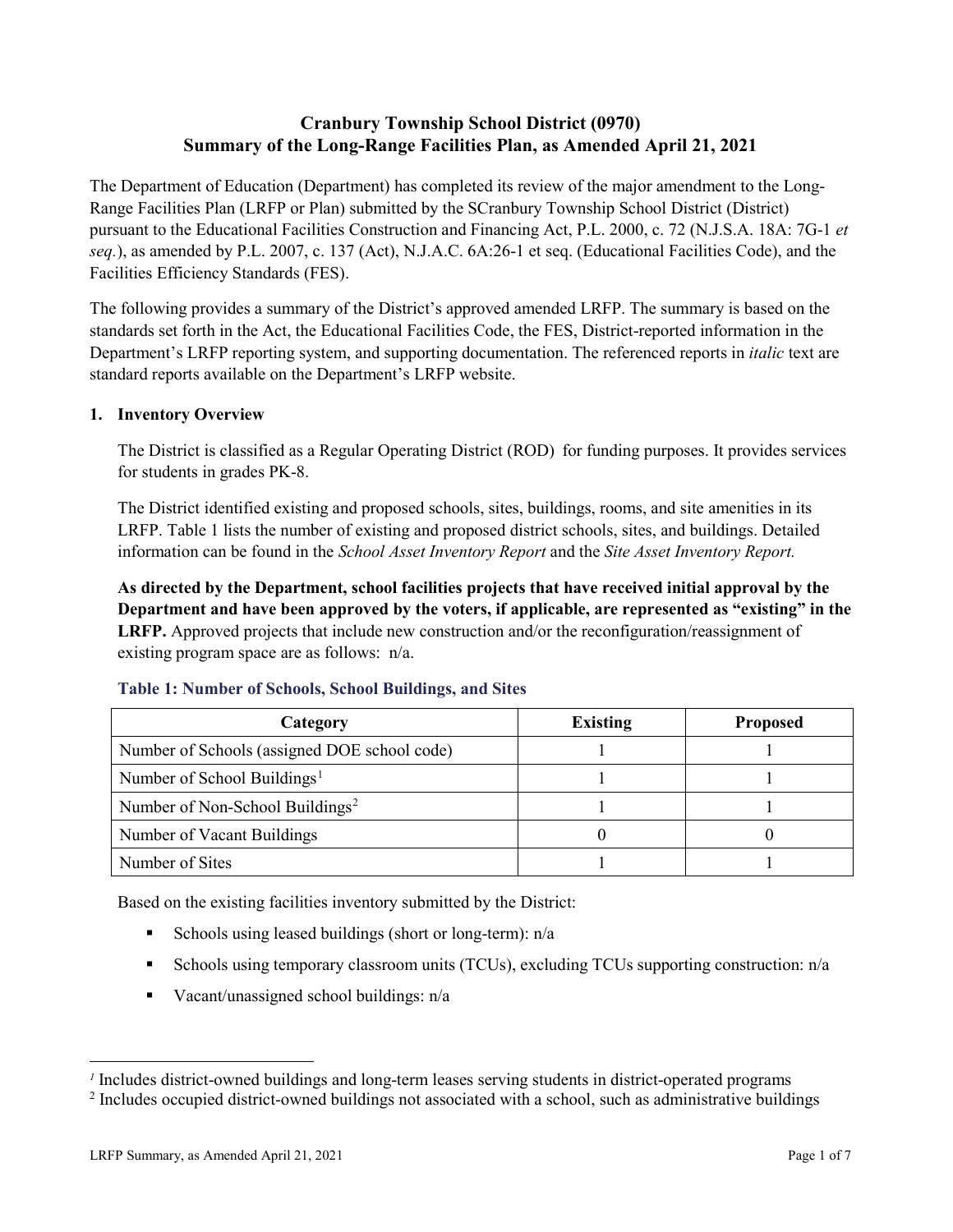Findings:

The Department has determined that the proposed inventory is adequate for approval of the District's LRFP amendment. However, the LRFP determination does not imply approval of an individual school facilities project listed within the LRFP; the District must submit individual project applications for project approval.

## **2. District Enrollments**

The District determined the number of students, or "proposed enrollments," to be accommodated for LRFP planning purposes on a district-wide basis and in each school.

The Department minimally requires the submission of a standard cohort-survival projection using historic enrollment data from the Application for School State Aid (ASSA) or NJ Smart. The cohort-survival method projection method forecasts future students based upon the survival of the existing student population as it moves from grade to grade. A survival ratio of less than 1.00 indicates a loss of students, while a survival ratio of more than 1.00 indicates the class size is increasing. For example, if a survival ratio tracking first to second grade is computed to be 1.05, the grade size is increasing by 5% from one year to the next. The cohort-survival projection methodology works well for communities with stable demographic conditions. Atypical events impacting housing or enrollments, such as an economic downturn that halts new housing construction or the opening of a charter or private school, typically makes a cohort-survival projection less reliable.

#### **Proposed enrollments are based on a standard cohort-survival enrollment projection.**

Adequate supporting documentation was submitted to the Department to justify the proposed enrollments. Table 2 provides a comparison of existing and projected enrollments. All totals include special education students.

|                              | <b>Existing Enrollments</b> | <b>District Proposed Enrollments</b> |
|------------------------------|-----------------------------|--------------------------------------|
| <b>Grades</b>                | 2019-2020                   | 2024-2025                            |
| PK (excl. private providers) | 24                          | 10                                   |
| Grades K to 5                | 274                         | 287                                  |
| Grades 6 to 8                | 181                         | 199                                  |
| Grades 9 to 12               |                             |                                      |
| <b>Totals PK to 12</b>       | 479                         | 496                                  |

## **Table 2: Enrollments**

Findings:

The Department has determined the District's proposed enrollments to be acceptable for approval of the District's LRFP amendment. The Department will require a current enrollment projection at the time an application for a school facilities project is submitted incorporating the District's most recent enrollments in order to verify that the LRFP's planned capacity is appropriate for the updated enrollments.

## **3. District Practices Capacity**

Based on information provided in the room inventories, District Practices Capacity was calculated for each school building to determine whether adequate capacity is proposed for the projected enrollments based on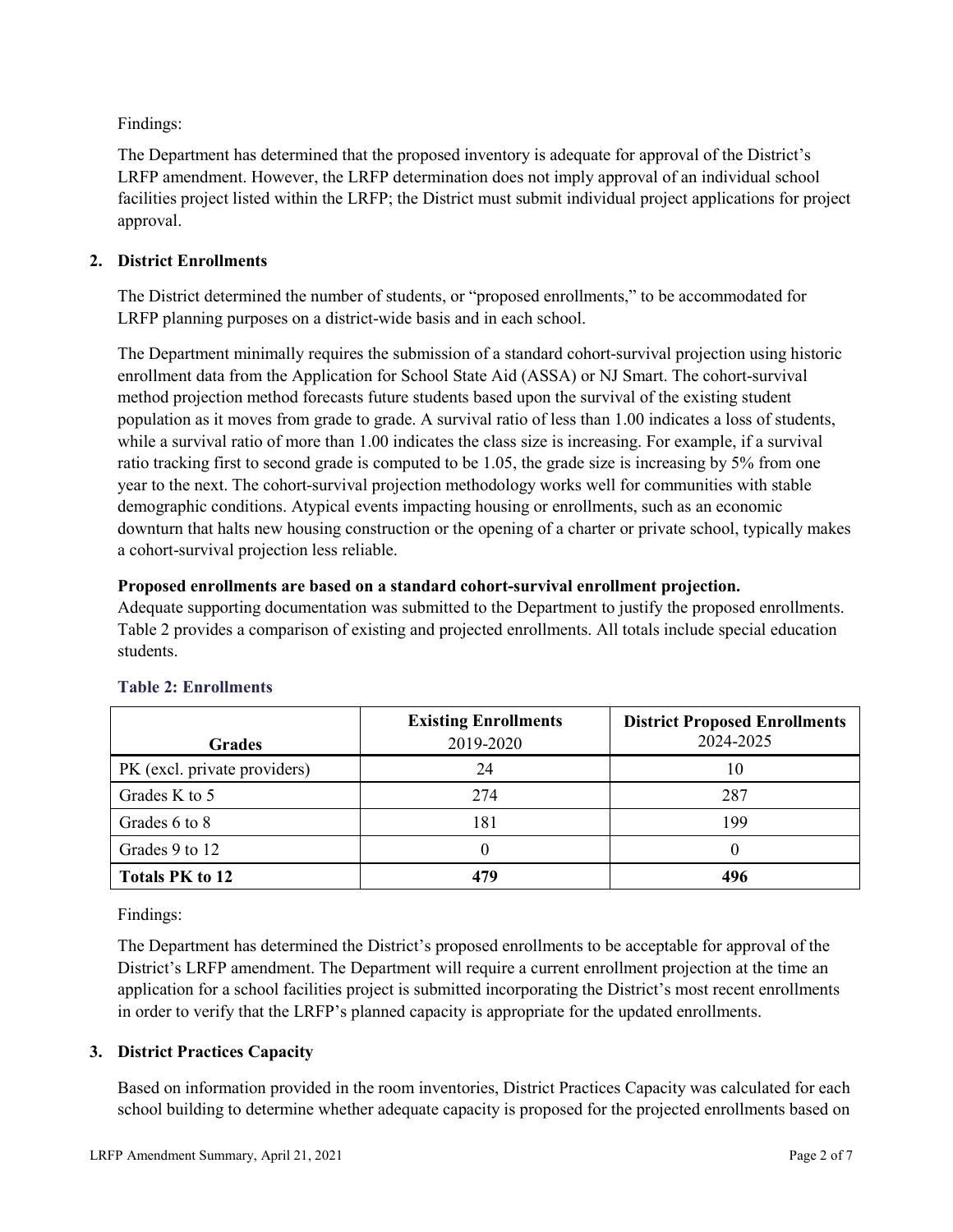district scheduling and class size practices. The capacity totals assume instructional buildings can be fully utilized regardless of school sending areas, transportation, and other operational issues. The calculations only consider district-owned buildings and long-term leases; short term leases and temporary buildings are excluded. **A capacity utilization factor of 90% for classrooms serving grades K-8 and 85% for classrooms serving grades 9-12 is applied in accordance with the FES.** No capacity utilization factor is applied to preschool classrooms.

In certain cases, districts may achieve adequate District Practices Capacity to accommodate enrollments but provide inadequate square feet per student in accordance with the FES, resulting in educational adequacy issues and "Unhoused Students." Unhoused students are considered in the "Functional Capacity" calculations used to determine potential State support for school facilities projects and are analyzed in Section 4.

Table 3 provides a summary of proposed enrollments and existing and proposed District-wide capacities. Detailed information can be found in the LRFP website reports titled *FES and District Practices Capacity Report, Existing Rooms Inventory Report, and Proposed Rooms Inventory Report.*

| <b>Grades</b>              | <b>Proposed</b><br><b>Enrollments</b> | <b>Existing</b><br><b>District</b><br><b>Practices</b><br>Capacity | <b>Existing</b><br>Deviation* | <b>Proposed</b><br><b>District</b><br><b>Practices</b><br>Capacity | <b>Proposed</b><br>Deviation* |
|----------------------------|---------------------------------------|--------------------------------------------------------------------|-------------------------------|--------------------------------------------------------------------|-------------------------------|
| Elementary ( $PK$ to 5)    | 297                                   | 303.04                                                             | 6.04                          | 291.37                                                             | $-5.63$                       |
| Middle $(6 \text{ to } 8)$ | 199                                   | 180.16                                                             | $-18.84$                      | 202.03                                                             | 3.03                          |
| High $(9 \text{ to } 12)$  | $\theta$                              | 0.00                                                               | 0.00                          | 0.00                                                               | 0.00                          |
| <b>District Totals</b>     | 496                                   | 483.20                                                             | $-12.80$                      | 493.40                                                             | $-2.60$                       |

## **Table 3: District Practices Capacity Analysis**

*\* Positive numbers signify surplus capacity; negative numbers signify inadequate capacity. Negative values for District Practices capacity are acceptable for approval if proposed enrollments do not exceed 100% capacity utilization.*

Considerations:

- Based on the proposed enrollments and existing room inventories, the District is projected to have inadequate capacity for the following grade groups, assuming all school buildings can be fully utilized: 6-8
- Adequate justification has been provided by the District if the proposed capacity for a school significantly deviates from the proposed enrollments. Generally, surplus capacity is acceptable for LRFP approval if additional capacity is not proposed through new construction.

## Findings:

The Department has determined that proposed District capacity, in accordance with the proposed enrollments, is adequate for approval of the District's LRFP amendment. The Department will require a current enrollment projection at the time an application for a school facilities project is submitted, incorporating the District's most recent Fall Enrollment Report, in order to verify that the LRFP's planned capacity meets the District's updated enrollments.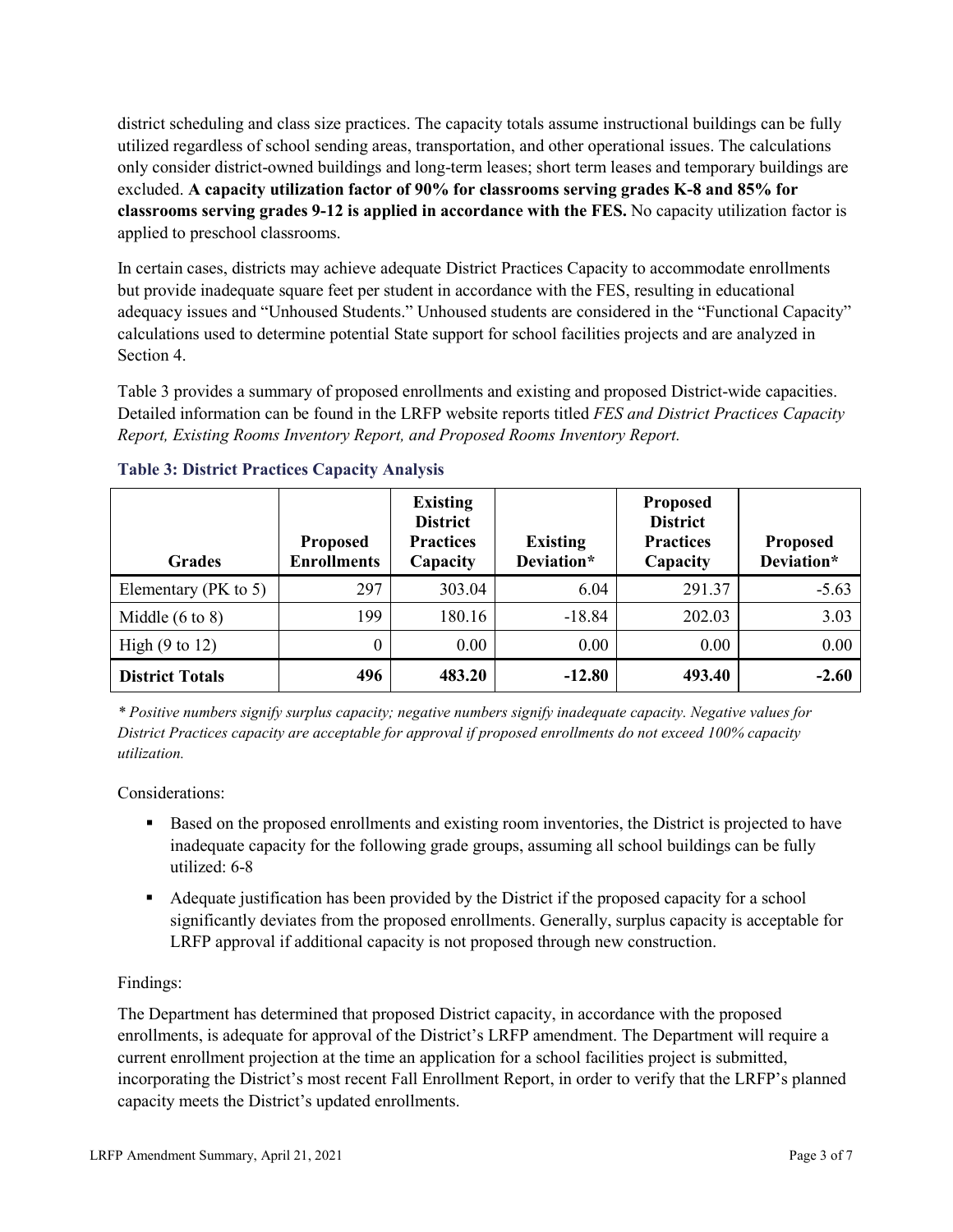## **4. New Construction Funding Eligibility**

*Functional Capacity* was calculated and compared to the proposed enrollments to provide a **preliminary estimate** of Unhoused Students and new construction funding eligibility. **A final determination will be made at the time of project application approval.**

*Functional Capacity* is the adjusted gross square footage of a school building *(total gross square feet minus excluded space)* divided by the minimum area allowance per full-time equivalent student for the grade level contained therein. *Unhoused Students* is the number of students projected to be enrolled in the District that exceeds the Functional Capacity of the District's schools pursuant to N.J.A.C. 6A:26-2.2(c). *Excluded Square Feet* includes (1) square footage exceeding the FES for any pre-kindergarten, kindergarten, general education, or self-contained special education classroom; (2) grossing factor square footage *(corridors, stairs, mechanical rooms, etc.)* that exceeds the FES allowance, and (3) square feet proposed to be demolished or discontinued from use. Excluded square feet may be revised during the review process for individual school facilities projects.

Table 4 provides a preliminary assessment of the Functional Capacity, Unhoused Students, and Estimated Maximum Approved Area for Unhoused Students for each FES grade group. The calculations exclude temporary facilities and short-term leased buildings. School buildings proposed for whole or partial demolition or reassignment to a non-school use are excluded from the calculations pending project application review. If a building is proposed to be reassigned to a different school, the square footage is applied to the proposed grades after reassignment. Buildings that are not assigned to a school are excluded from the calculations. In addition, only preschool students eligible for state funding (former ECPA students) are included. Detailed information concerning the calculations can be found in the *Functional Capacity and Unhoused Students Report* and the *Excluded Square Footage Report.*

| Category                                     | PK/K to 5 | 6 to 8 | 9 to 12      | <b>Total</b> |
|----------------------------------------------|-----------|--------|--------------|--------------|
| Eligible PK /K-12 Proposed Enrollments       | 297       | 199    | 0            |              |
| FES Area Allowance (SF/student)              | 125.00    | 134.00 | 151.00       |              |
| <b>Prior to Completion of Proposed Work:</b> |           |        |              |              |
| <b>Existing Gross Square Feet</b>            | 61,954    | 42,957 | $\theta$     | 104,911      |
| <b>Adjusted Gross Square Feet</b>            | 58,987    | 40,900 | $\theta$     | 99,887       |
| <b>Adjusted Functional Capacity</b>          | 458.38    | 317.83 | 0.00         |              |
| <b>Unhoused Students</b>                     | 0.00      | 0.00   | 0.00         |              |
| Est. Max. Area for Unhoused Students         | 0.00      | 0.00   | 0.00         |              |
| <b>After Completion of Proposed Work:</b>    |           |        |              |              |
| Gross Square Feet                            | 69,873    | 48,448 | $\theta$     | 118,321      |
| New Gross Square Feet                        | 7,576     | 5,253  | $\theta$     | 12,829       |
| <b>Adjusted Gross Square Feet</b>            | 66,563    | 46,153 | $\mathbf{0}$ | 112,716      |
| <b>Functional Capacity</b>                   | 517.25    | 358.65 | 0.00         |              |
| Unhoused Students after Construction         | 0.00      | 0.00   | 0.00         |              |
| Est. Max. Area Remaining                     | 0.00      | 0.00   | 0.00         |              |

#### **Table 4: Estimated Maximum Approved Area for Unhoused Students**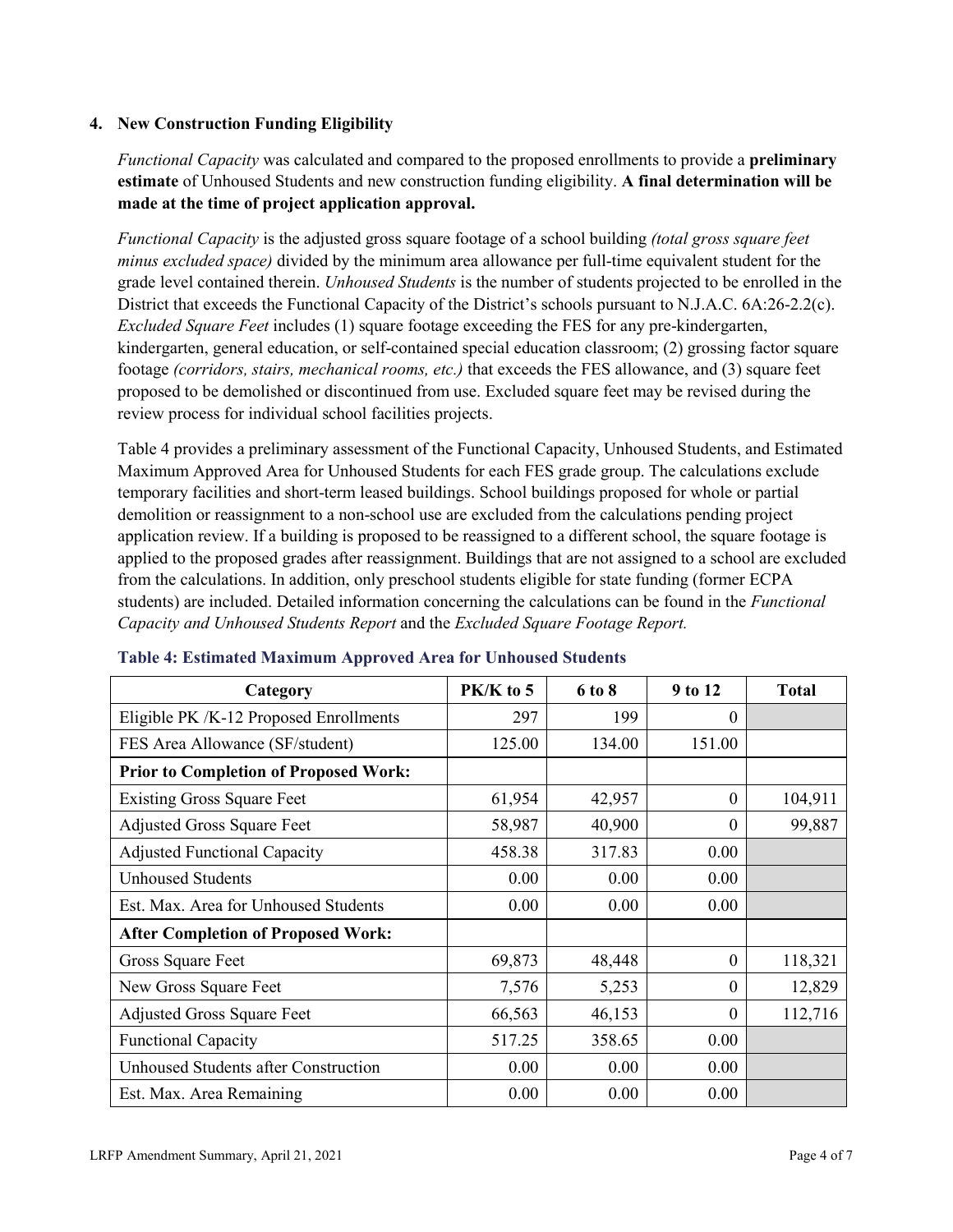Facilities used for non-instructional or non-educational purposes are ineligible for State support under the Act. However, projects for such facilities shall be reviewed by the Department to determine whether they are consistent with the District's LRFP and whether the facility, if it is to house students (full or part time) conforms to educational adequacy requirements. These projects shall conform to all applicable statutes and regulations.

Estimated costs represented in the LRFP by the District are for capital planning purposes only. The estimates are not intended to represent preliminary eligible costs or final eligible costs of approved school facilities projects.

Considerations:

- The District does not have approved projects pending completion, as noted in Section 1, that impact the Functional Capacity calculations.
- **The Functional Capacity calculations** *exclude* square feet proposed for demolition or discontinuation for the following FES grade groups and school buildings pending a feasibility study and project review: n/a.
- Based on the preliminary assessment, the District has Unhoused Students prior to the completion of proposed work for the following FES grade groups: n/a.
- New construction is proposed for the following FES grade groups: n/a.
- Proposed new construction exceeds the estimated maximum area allowance for Unhoused Students prior to the completion of the proposed work for the following grade groups: n/a.
- The District, based on the preliminary LRFP assessment, will not have Unhoused Students after completion of the proposed LRFP work. If the District is projected to have Unhoused Students, adequate justification has been provided to confirm educational adequacy in accordance with Section 6 of this determination.

## Findings:

Functional Capacity and Unhoused Students calculated in the LRFP are preliminary estimates. Preliminary Eligible Costs (PEC) and Final Eligible Costs (FEC) will be included in the review process for specific school facilities projects. A feasibility study undertaken by the District is required if building demolition or replacement is proposed per N.J.A.C. 6A:26-2.3(b)(10).

# **5. Proposed Work**

The District assessed program space, capacity, and physical plant deficiencies to determine corrective actions. Capital maintenance, or *"system actions,"* address physical plant deficiencies due to operational, building code, and /or life cycle issues. Inventory changes, or *"inventory actions,*" add, alter, or eliminate sites, site amenities, buildings, and/or rooms.

The Act (N.J.S.A. 18A:7G-7b) provides that all school facilities shall be deemed suitable for rehabilitation unless a pre-construction evaluation undertaken by the District demonstrates to the satisfaction of the Commissioner that the structure might pose a risk to the safety of the occupants even after rehabilitation or that rehabilitation is not cost-effective. Pursuant to N.J.A.C. 6A:26-2.3(b)(10), the Commissioner may identify school facilities for which new construction is proposed in lieu of rehabilitation for which it appears from the information presented that new construction is justified, provided, however, that for such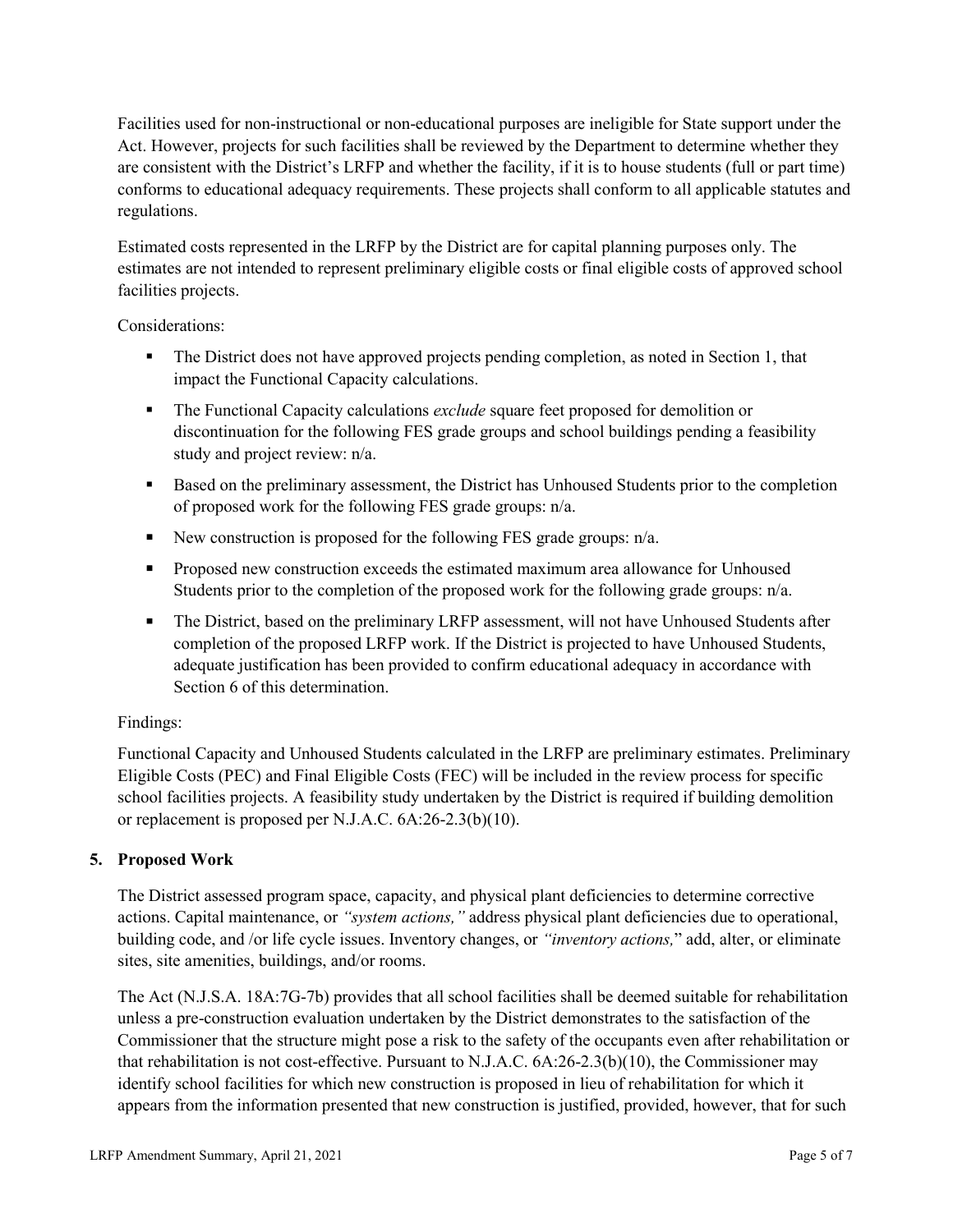school facilities so identified, the District must submit a feasibility study as part of the application for the specific school facilities project. The cost of each proposed building replacement is compared to the cost of additions or rehabilitation required to eliminate health and safety deficiencies and to achieve the District's programmatic model.

Table 5 lists the scope of work proposed for each school based on the building(s) serving their student population. Proposed inventory changes are described in the LRFP website reports titled *"School Asset Inventory Report and "Proposed Room Inventory Report."* Information concerning proposed systems work, or capital maintenance can be found in the "LRFP Systems Action Summary Report."

With the completion of the proposed work, the following schools are proposed to be eliminated: n/a; the following schools are proposed to be added: n/a.

| <b>Proposed Scope of Work</b>                                                                  | <b>Applicable Schools</b> |
|------------------------------------------------------------------------------------------------|---------------------------|
| <b>Renovation only</b> (no new construction)                                                   |                           |
| System actions only (no inventory actions)                                                     | n/a                       |
| Existing inventory actions only (no systems actions)                                           | n/a                       |
| Systems and inventory changes                                                                  | n/a                       |
| <b>New construction</b>                                                                        |                           |
| Building addition only (no systems actions)                                                    | n/a                       |
| Renovation and building addition (system, existing<br>inventory, and new construction actions) | Cranbury School (030)     |
| New building on existing site                                                                  | n/a                       |
| New building on new or expanded site                                                           | n/a                       |
| Site and building disposal (in addition to above scopes)                                       |                           |
| Partial building demolition                                                                    | n/a                       |
| Whole building demolition                                                                      | n/a                       |
| Site and building disposal or discontinuation of use                                           | n/a                       |

#### **Table 5: School Building Scope of Work**

Findings:

The Department has determined that the proposed work is adequate for approval of the District's LRFP amendment. However, Department approval of proposed work in the LRFP does not imply the District may proceed with a school facilities project. The District must submit individual project applications with cost estimates for Department project approval. Both school facilities project approval and other capital project review require consistency with the District's approved LRFP.

## **6. Proposed Room Inventories and the Facilities Efficiency Standards**

The District's proposed school buildings were evaluated to assess general educational adequacy in terms of compliance with the FES area allowance pursuant to N.J.A.C. 6A:26-2.2 and 2.3.

District schools proposed to provide less square feet per student than the FES after the completion of proposed work as indicated in Table 5 are as follows: n/a